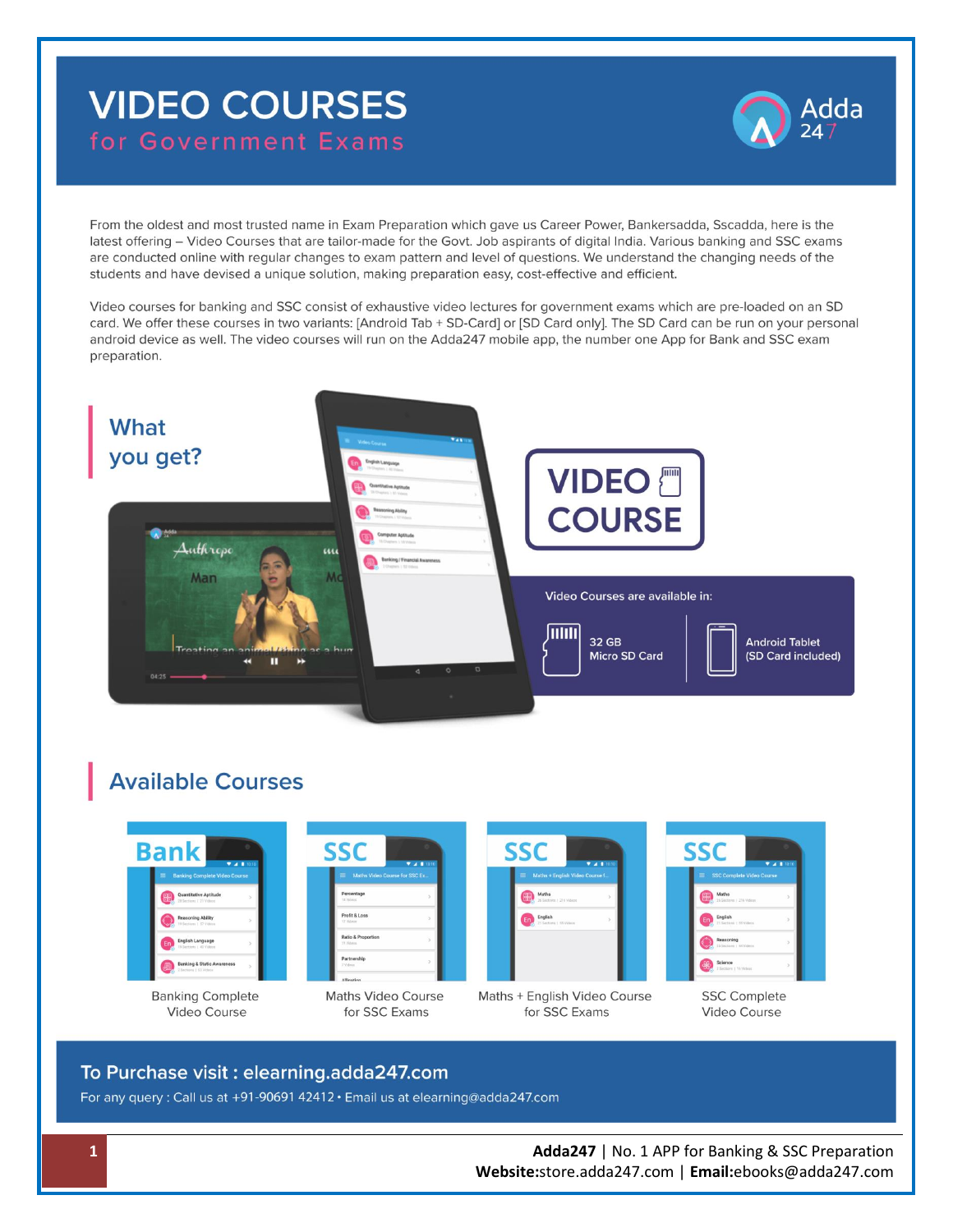#### **Solutions**

#### **S1. Ans.(d)**

**Sol.** The passage describes the research by Daniel Kehneman and Amos Tversky's into the measurement of judgement and decision-making. The passage states that Intelligence quotient (IQ) is not enough to explain how "people make choices and assess probabilities, the (the) basic errors that are typical in decision-making," and that "rational thinking skills are totally dissociated from intelligence." Hence option (d) best describes the passage.

#### **S2. Ans.(d)**

**Sol.** B and E. A is incorrect because they (IQ tests) do not measure rational thinking skills, hence is not a measure of cognitive functioning. B is correct in this respect. C is incorrect because they do measure intelligence, and the passage states that intelligence does not include rational thinking skills. D is incorrect because IQ tests are used to determine this suitability almost everywhere. They may be inadequate tools but they do not "ignore" as the option suggests. E is correct right action arises from rational thinking—IQ tests cannot measure these skills.

#### **S3. Ans.(e)**

**Sol.** None of the above. The passage supports none of the inferences. A—People with rational thinking/decision-making skills may not be dissatisfied with their lives at all. B—IQ tests do measure one's intelligence; the writer's complaint is that decision-making abilities are not assessed by IQ tests. C—The writer states that such tests can be designed, but finance may be the only constraint.  $D$ —The passage does not clearly support this inference; passage suggests that a combination of IQ and RQ may be necessary. D—The passage does not support this inference; it is the lack of rational thinking skills that (may) give/s rise to over-confidence and higher IQ.

#### **S4. Ans.(e)**

**Sol.** None of the options help make the thesis less supportable. Options (a) and (b) may confuse. But the thesis of the passage is rational judgments are unrelated to intelligence. Hence when the options say success or failure of rational judgements has no relation (imperfectly correlated) to intelligence, this is exactly what the passage states. Hence these (a) and (d) would further strengthen the thesis. Option (b) does not weaken the lack of correlation between intelligence and rational decision-making skills. Option (c) is irrelevant to the thesis. Hence the answer is option (e).

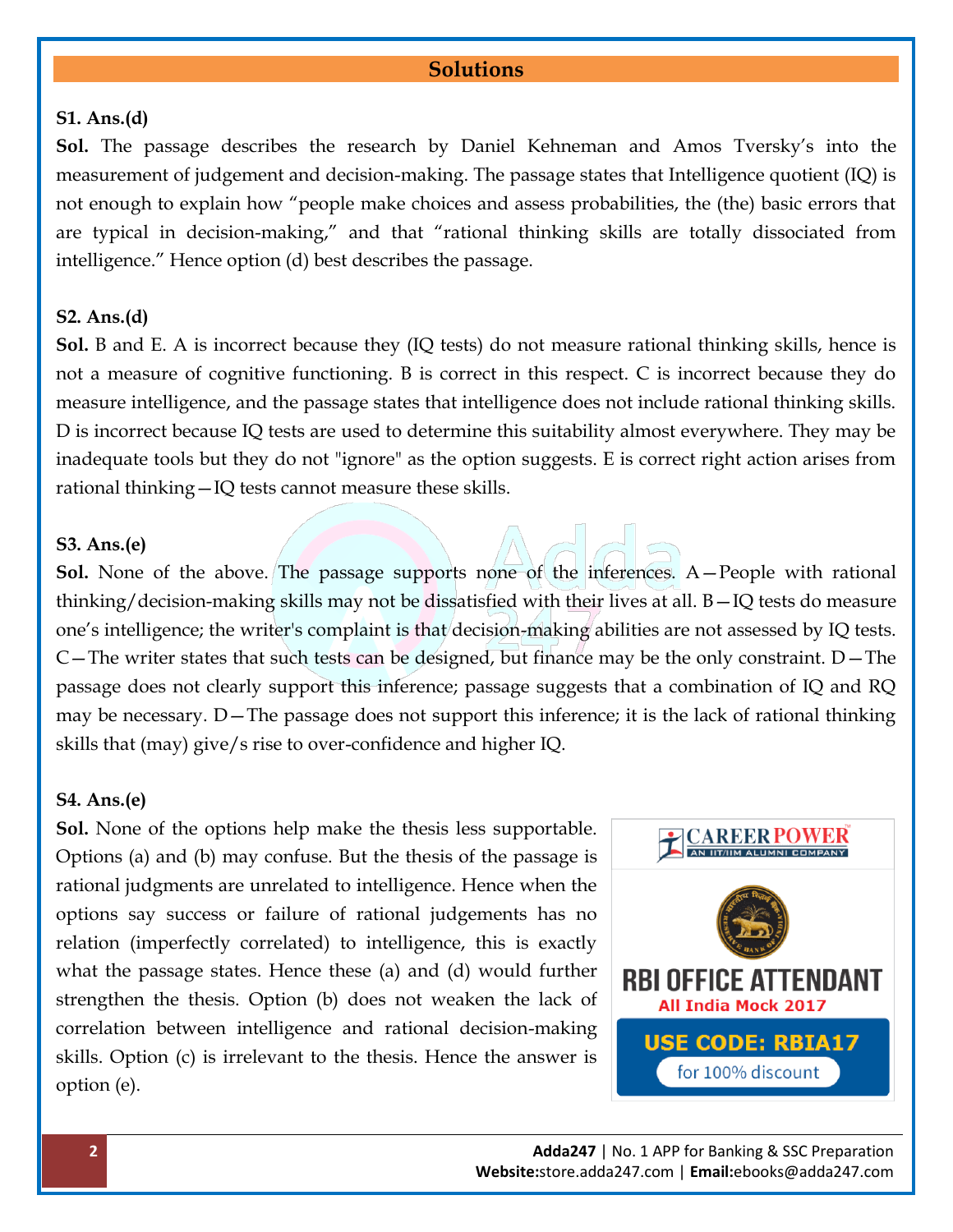#### **S5. Ans.(e)**

**Sol.** Big or small mistakes made in a parlour game are not the area of study mentioned in the passage. Hence it is not an example of thinking error. Options (b) to (d) are all correct ways of thinking. Overconfidence is a thinking error option (c) and the passage does not say that confidence is thinking error. Hence option (c) is not the answer. Evaluation of alternatives and short term and long term perspectives option (d) and (e) are rational thinking skills not thinking errors.

#### **S6. Ans.(c)**

**Sol.** The passage is about how engineers have been stretching a particular technology or design almost until it fails. The writer says that works at a small level—in the beginning—does not necessarily work at greater level. A design that works should not be stretched to its limits—which results in failure of that design. IN the case of bridges this has been happening with almost regular intervals. The last sentence of the passage will fully justify option (c).

#### **S7. Ans.(e)**

**Sol.** Though all the answer options are partially true, the question asks you to find out the "real" reason behind the regularity of bridge failures. We need to then rank these choices with the help of the details available in the passage. The passage after analysing the possible reasons almost concludes that "... things that work on a small scale do not necessarily work when slightly larger." The writer then cites the example of ship building, too. Hence this can be the most likely reason for the bridge collapses. Hence the answer is option (e).

#### **S8. Ans.(c)**

**Sol.** The last two paragraphs of the passage discuss the type of technique that is widely used for bridges currently — which is the suspension or cable-stayed bridges. The writer states that this technique may be in danger of being stretched and if the engineers do not learn from their mistakes made earlier, the collapse of next bridge may be expected around 2030 if the cycle holds true and may happen to a cable-stayed or suspension bridge. Hence option (c). This is a very straightforward application question.

## **S9. Ans.(d)**

**Sol.** The answer to this question comes from the paragraph beginning, "Failures always reveal ……" Options (a and b) are too broad and the writer does not imply that engineering failures can reveal "mankind's" weaknesses or its incomplete understanding of the world as a whole. The writer is not philosophical about the engineering failures. Options (c) is wrong because it talks about the 'limitations of phenomena"—whereas it is engineers' limitations they are sensitized to. The paragraph states that "... engineers were sensitized to

their own limitations and so approached subsequent designs with renewed respect for the laws and forces of nature. This is what option (d) states, and hence the answer. All of the above is automatically eliminated as there are wrong options.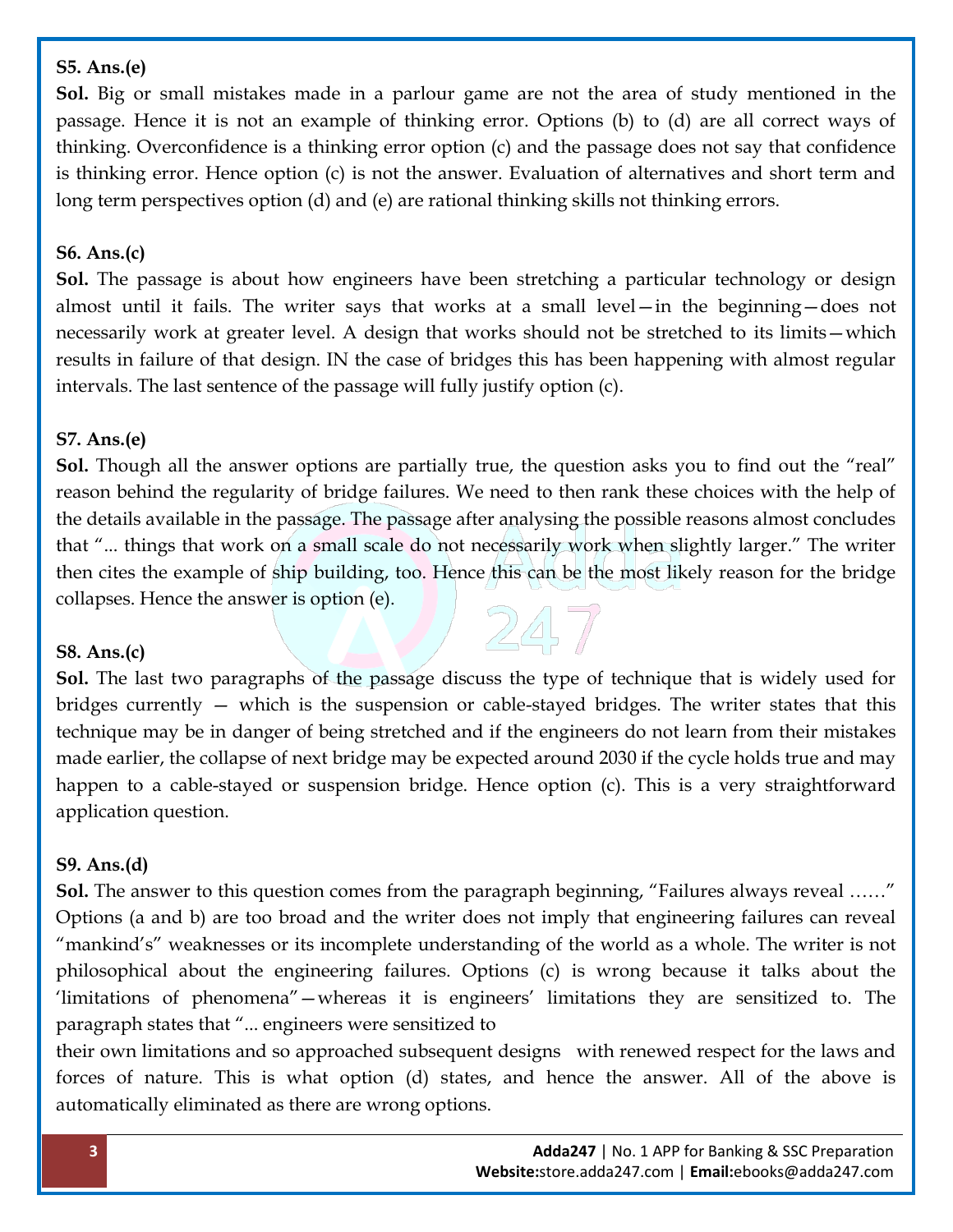#### **S10. Ans.(b)**

**Sol.** In the earlier sentence the writer talks about building "new bridges" implying these may be new but based on the same designs as of the earlier ones. Then he states the quoted sentence, implying these designs not only new but original (unprecedented) as well. This makes option (b) close to the intended meaning.

#### **S11. Ans.(d)**

**Sol.** Endearment- a word or phrase expressing love or affection, love or affection. Tenderness best expresses the meaning.

#### **S12. Ans.(c)**

**Sol.** Verve-vigour and spirit or enthusiasm. synonyms- enthusiasm, vigour, energy, pep, dynamism, vitality, vivacity, buoyancy.

## **S13. Ans.(c)**

**Sol.** Fulmination-an expression of vehement protest, an explosion or a flash like lightning. The word most opposite in meaning is compliment.

#### **S14. Ans.(c)**

**Sol.** Saboteur-destruction of an employer's property (such as tools or materials) or the hindering of manufacturing by discontented workers. The word most opposite in meaning is ally.

#### **S15. Ans(d) Sol.** Option D is the correct choice.

**S16. Ans(b) Sol.** Option B is the correct choice.

**S17. Ans(e) Sol.** Option E is the correct choice.

**S18. Ans(a) Sol.** Option A is the correct choice.

**S19. Ans(d) Sol.** Option D is the correct choice.

**S20. Ans(b) Sol.** Option B is the correct choice.





**4 Adda247** | No. 1 APP for Banking & SSC Preparation **Website:**store.adda247.com | **Email:**ebooks@adda247.com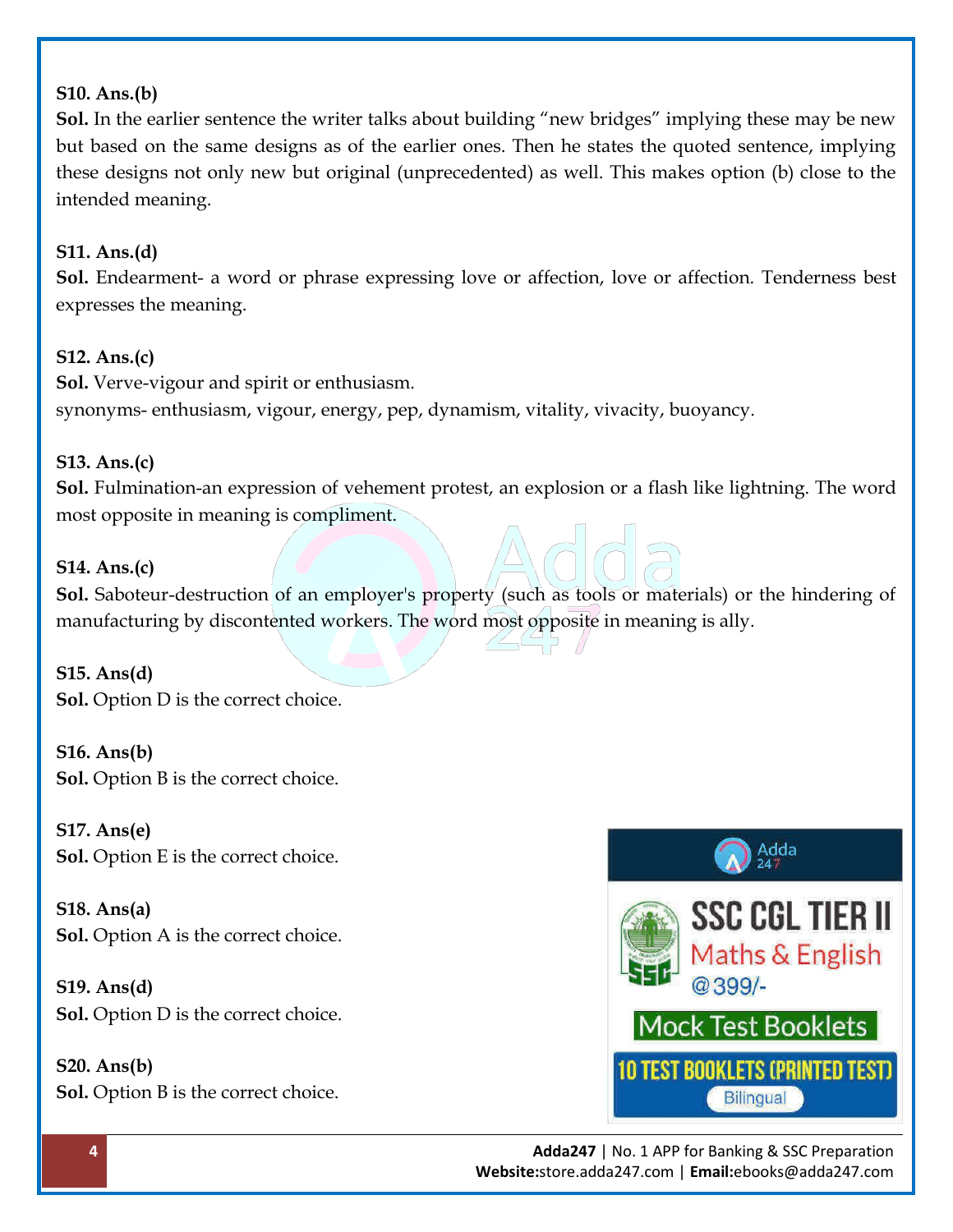#### **S21. Ans.(b)**

**Sol.** Replace "has" with "have".

## **S22. (e) Sol.** No error

#### **S23. Ans.(c)**

**Sol.** There is an error in C option. Replace "is" with "are". Plural verb should be used here …that 'are' essential to achieve this objective.

Also do not get confused with "not only" case, there is no error in this.

Case of 'not only' 'but also'- When but is included you can either add 'also' (or its alternatives) or not; both forms are common and standard. Hence the parentheses in but (also), which could also be written as (but) also, since but sometimes doesn't appear either.

For example-

''Rowers not only face backward, they race backward.''

This sentence is effective because of its succinctness and punchy rhythm. Adding but would impair it, while adding also would do little or nothing to improve it. Doing without 'but' or 'also' tends to reduce formality, or to reduce stiffness in formal prose, and can benefit short and straightforward constructions.

For example -

"The street door of the rooming-house was not only unlocked but wide open"

'But (also)' can appear by itself, without being preceded by 'not only'.

## **S24. Ans.(b)**

**Sol.** There is an error in Part B. Replace "later" with "latter". Use later when referring to time. Use latter when referring to the second of two persons or things mentioned previously. Hence 'Latter' should be used here.

## **S25. Ans(d)**

**Sol.** Correct choice is option D.

## **S26. Ans(d)**

**Sol.** Option D is the correct choice. C and D is the correct combination. The paragraph suggests that increase in noise level should not go higher and a noise control plan should be prepared.

## **S27. Ans.(d)**

**Sol.** In this question, Option B and D can be easily ruled out when we connect them with "ALONGWITH". Hence the logical answer after eliminating B and D is of A-C, i.e.; option D.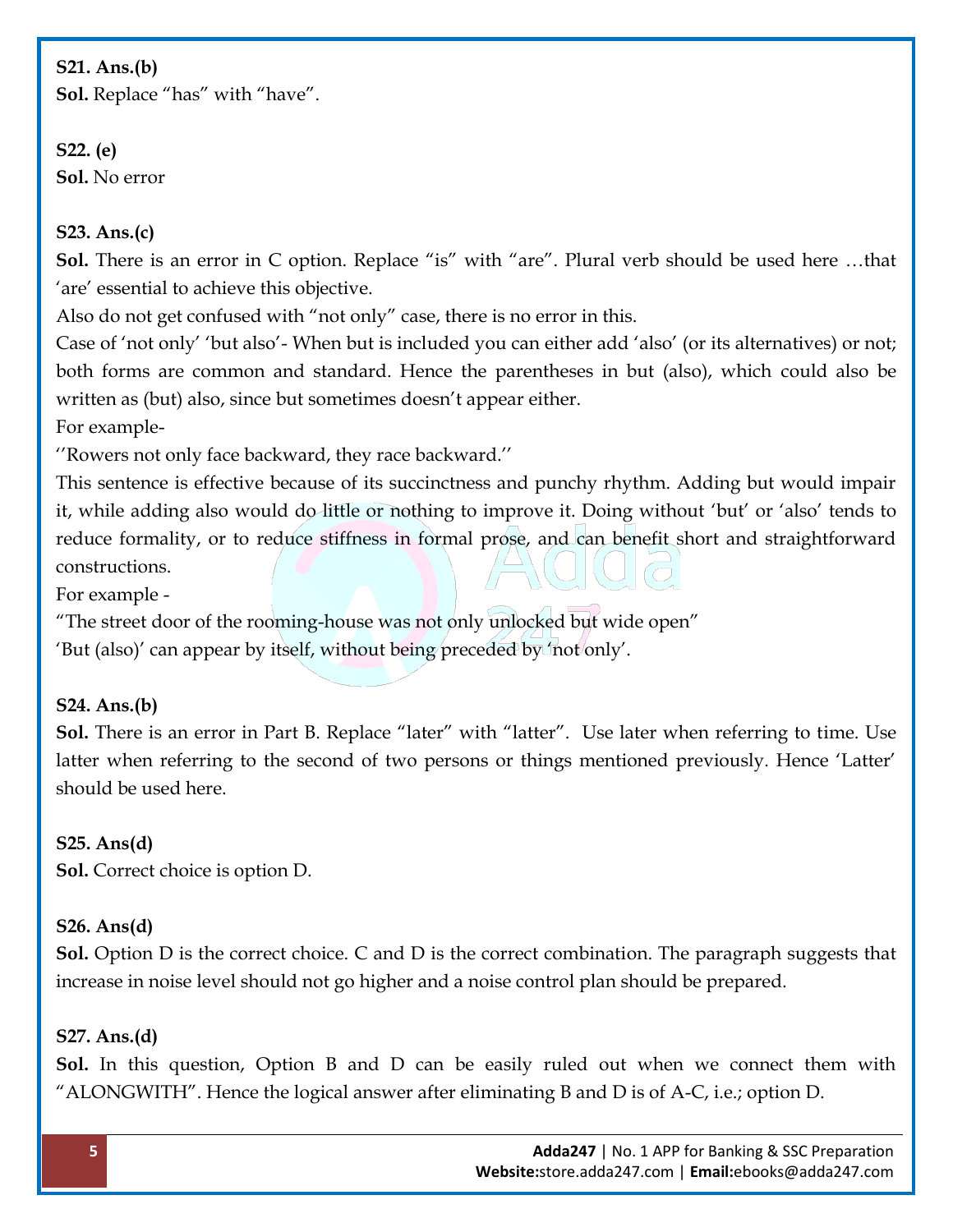# **S28. Ans(a) Sol.** Correct choice is Option A.

## **S29. Ans(d)**

**Sol.** Influence and futile gives the paragraph a coherent meaning.

## **S30. Ans(c)**

**Sol.** III-IV is the most appropriate combination of words here. Several boats sink because they are filled more than the limit they can carry.

#### **S31. Ans(d)**

**Sol.** Correct combination is D-B. i.e; IV and II.

## **S32. Ans(d)**

**Sol.** Option D is the correct which replaces statement II in best way.

## **S33. Ans(c)**

**Sol.** Option C is the most appropriate choice that follows statement V. It concludes the discussion in best way providing a coherent meaning to it.

#### **S34. Ans(b)**

**Sol.** Statement B complements III in best way. III highlights "chronic shortage of area specialists…" which B explains further.

## **S35. Ans(e)**

**Sol.** Correct choice is option E. Option B, C and D can be easily ruled out as they have incorrect sentence structure. Between A and option E, we can eliminate A as "when to re-read off while reading on paper…" here use of read off is incorrect and in comparison choice E has more coherent meaning.



•15 Full Length Mocks 25 Practice Sets **Bilingual -E-Books, Study Notes etc.**